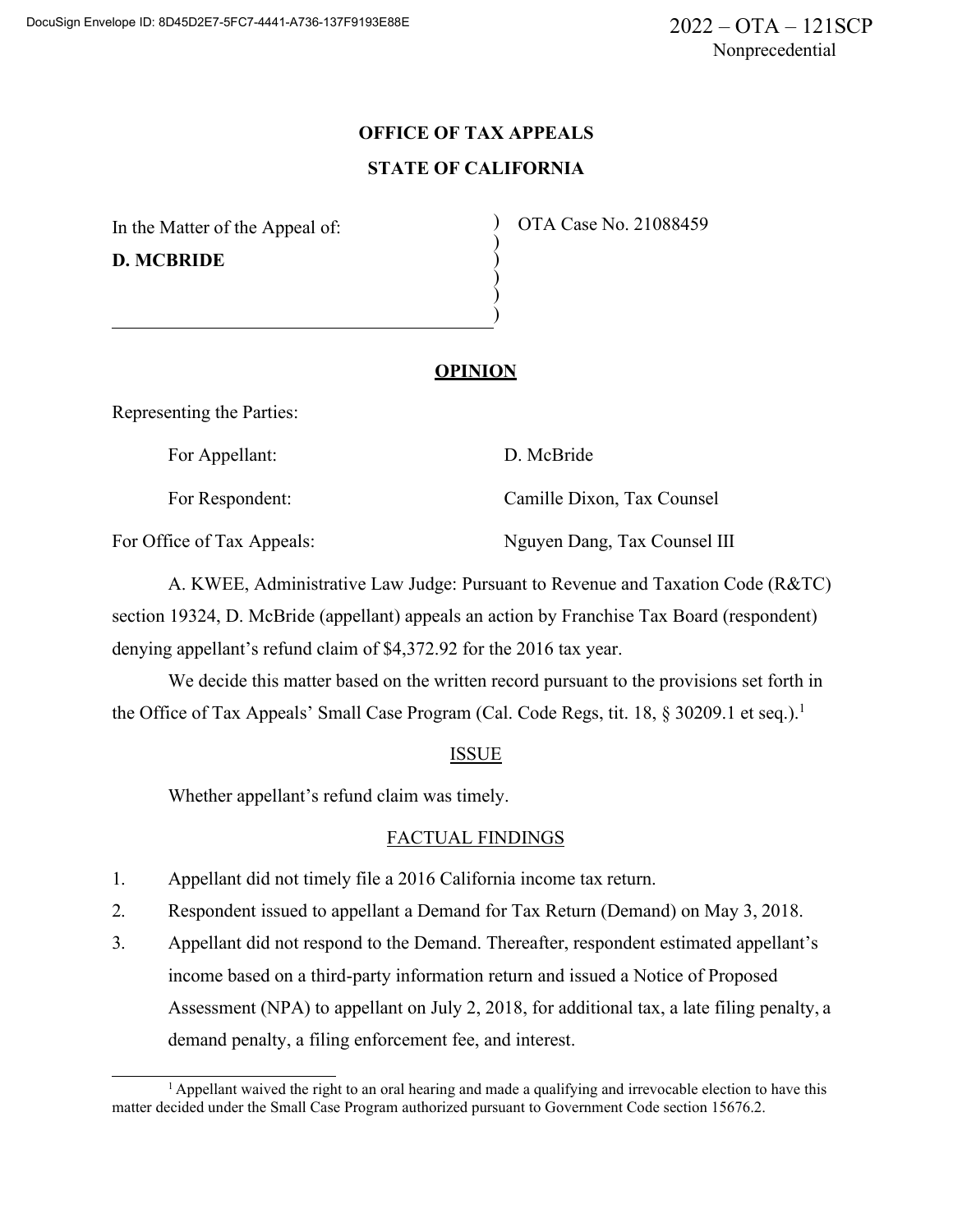- 4. Appellant did not protest the NPA and it became final.
- 5. Respondent took collection action against appellant from February 15, 2019, through June 4, 2019, which satisfied the balance due.
- 6. On April 26, 2021, the State Controller and respondent announced an extension of time from April 15, 2021, until May 17, 2021, for individual California taxpayers to claim a refund for tax year  $2016.<sup>2</sup>$
- 7. On July 15, 2021, appellant filed a 2016 California Resident Income Tax Return (Return) showing an overpayment of \$4,372.92.
- 8. Respondent accepted the Return as filed and treated it as a claim for refund.
- 9. By notice dated July 28, 2021, respondent denied the refund in its entirety because the Return was not filed within the statute of limitations for making a refund claim.
- 10. This timely appeal followed.

#### DISCUSSION

R&TC section 19306 sets forth the general statute of limitations for filing a refund claim, which is the later of: (1) four years from the date the return is filed, if filed on or before the extended due date; (2) four years from the due date of the return without regard to any extensions; or (3) one year from the date of overpayment.

Appellant does not dispute that a refund claim was not filed within the periods authorized by R&TC section 19306 to allow a refund or credit. Appellant also did not file within the extended timeframe announced by respondent. Rather, appellant argues that the statute of limitations should be suspended to the date the Return was filed due to housing issues caused by the COVID-19 pandemic, which prevented appellant from filing prior to that date.

There is no reasonable cause or equitable basis for suspending the statute of limitations for making a refund claim under these facts.<sup>3</sup> Except for very limited exceptions not relevant here,4 a taxpayer's untimely filing of a claim for *any reason* bars a refund. (*Appeal of Benemi*

<sup>&</sup>lt;sup>2</sup> See [www.ftb.ca.gov/about-ftb/newsroom/news-releases/2021-04-state-postpones-deadline-for-claiming-](http://www.ftb.ca.gov/about-ftb/newsroom/news-releases/2021-04-state-postpones-deadline-for-claiming-2016-tax-refunds-to-may-17-2021.html)[2016-tax-refunds-to-may-17-2021.html.](http://www.ftb.ca.gov/about-ftb/newsroom/news-releases/2021-04-state-postpones-deadline-for-claiming-2016-tax-refunds-to-may-17-2021.html)

<sup>&</sup>lt;sup>3</sup> Appellant did not provide any explanation for why the Return could not have been filed prior to the COVID-19 pandemic, such as in response to the Demand or NPA in 2018, or collection actions taken in 2019.